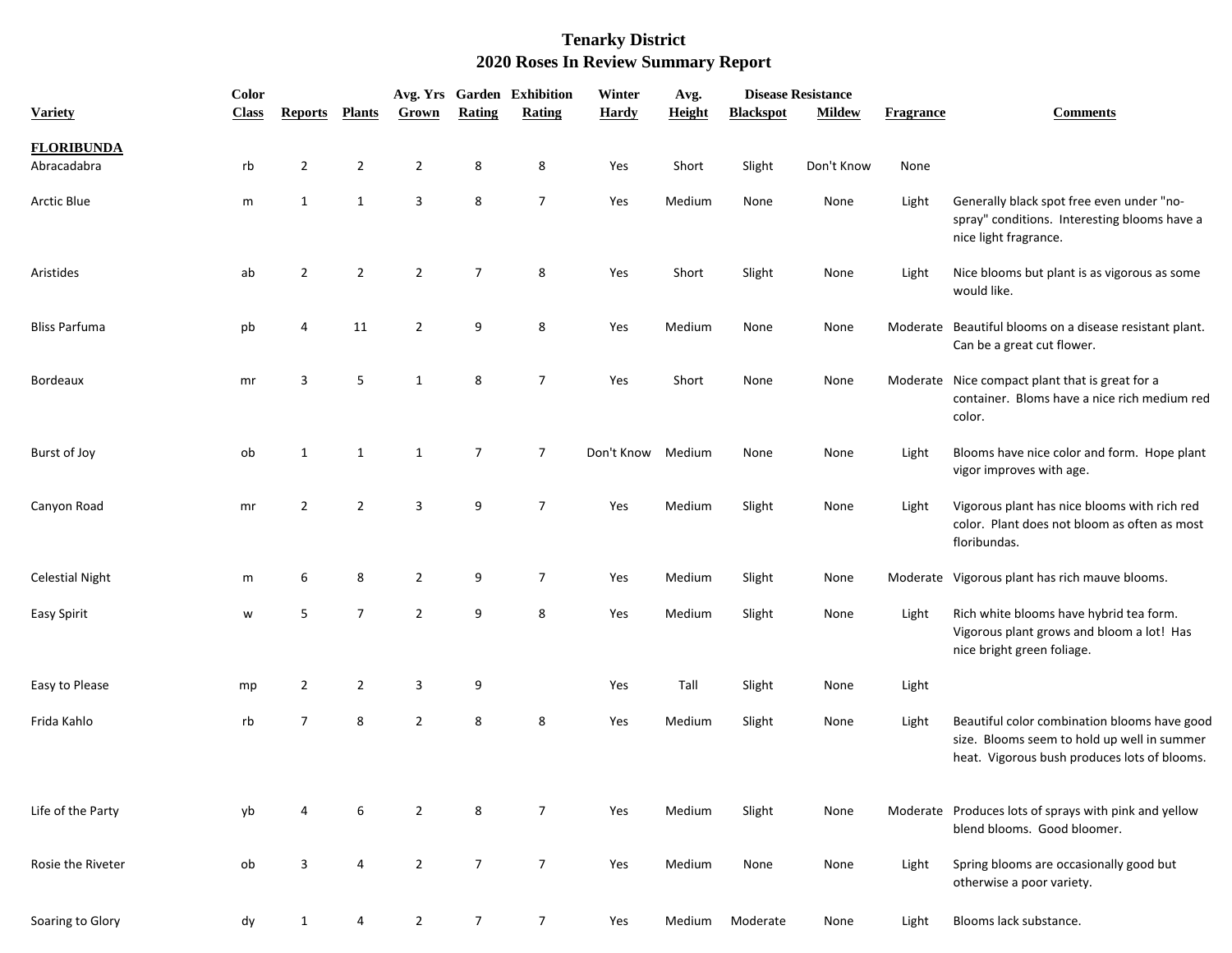|                                     | Color        |                |                |                |                  | Avg. Yrs Garden Exhibition | Winter       | Avg.          | <b>Disease Resistance</b> |               |                  |                                                                                                                                                  |
|-------------------------------------|--------------|----------------|----------------|----------------|------------------|----------------------------|--------------|---------------|---------------------------|---------------|------------------|--------------------------------------------------------------------------------------------------------------------------------------------------|
| <b>Variety</b>                      | <b>Class</b> | <b>Reports</b> | <b>Plants</b>  | Grown          | Rating           | Rating                     | <b>Hardy</b> | <b>Height</b> | <b>Blackspot</b>          | <b>Mildew</b> | <b>Fragrance</b> | <b>Comments</b>                                                                                                                                  |
| Sol Desire                          | dy           | 1              | $\mathbf{1}$   | $\mathbf{1}$   | $\boldsymbol{7}$ | $\overline{7}$             | Yes          | Medium        | Moderate                  | None          |                  | Prodcues lots of clusters of blooms                                                                                                              |
| Sweet Jane                          | dy           | $\overline{2}$ | 3              | $\overline{2}$ | 8                | $\overline{7}$             | Yes          | Medium        | Slight                    | None          | Light            | Ruffled blooms have nice darl yellow color.<br>Bush is vigorous and has nice strong stems.                                                       |
| Violet's Pride                      | m            |                | 5              | 3              | $\overline{7}$   | $\overline{7}$             | Yes          | <b>Medium</b> | Moderate                  | None          | Heavy            | Mauve/pink blooms have great fragrance but<br>needs more petals. Plant generally grows and<br>blooms well, but does not like the summer<br>heat. |
| <b>GRANDIFLORA</b><br>Oh Happy Day  | ab           | 1              | 1              | $\overline{2}$ | 8                | 6                          | Yes          | Tall          | Slight                    | None          | None             | Very stingy bloomer. Blooms lack good<br>centers.                                                                                                |
| Parade Day                          | pb           | 1              | $\mathbf{1}$   | 3              | 6                | 6                          | Yes          | Medium        | Slight                    | None          | Light            | Slow to repeat bloom.                                                                                                                            |
| <b>HYBRID TEAS</b><br>All My Loving | dp           | 6              | $\overline{7}$ | $\overline{2}$ | 8                | $\overline{7}$             | Yes          | Medium        | Slight                    | None          | Light            | Nice dark ping blooms with good form. Repeat<br>blooms well.                                                                                     |
| <b>Blake Hedrick</b>                | mr           | 1              | $\mathbf{1}$   | $\overline{4}$ | 8                | 8                          | Yes          | Medium        | Slight                    | None          | Light            | Large blooms generally have good form.<br>However, our blooms are more deep pink than<br>medium red.                                             |
| <b>Bugatti</b>                      | mr           | 1              | $\overline{2}$ | 4              | 8                | 8                          | Yes          | Medium        | Moderate                  | None          | None             | Spreads slightly. Color can sometimes be more<br>dark pink than mauve.                                                                           |
| Call Me Beautiful                   | pb           | 1              | $\mathbf{1}$   | 4              | 8                | $\overline{7}$             | Yes          | Short         | Slight                    | None          | Light            | Nice yellow with pink edged blooms get more<br>intense in heat. Makes good aprays. Has a<br>spreading growth habit.                              |
| Clair Elyse                         | or           | 3              | 3              | $\overline{2}$ | 8                | 8                          | Yes          | Tall          | Slight                    | None          | Light            | Beautiful rich colored blooms have good form<br>and substance. Vigorous plant.                                                                   |
| Court of Honor                      | mr           | $\mathbf{1}$   | $\mathbf{1}$   | 3              | $\overline{7}$   | 6                          | Yes          | Medium        | Slight                    | None          | None             | Bloooms are generally small. Color is a non-<br>fading red.                                                                                      |
| Fiji                                | dp           | $\mathbf{1}$   | $\mathbf{1}$   | 3              | $\overline{7}$   | $\overline{7}$             | Yes          | Medium        | Severe                    | Slight        | Light            | Don't particularity like this variety.                                                                                                           |
| <b>Hot Prince</b>                   | rb           | $\overline{2}$ | 3              | $\overline{2}$ | 9                | 9                          | Yes          | Medium        | None                      | None          | Light            | Beautiful rich dark pink to red colored blooms<br>that good form. Grows a lot like Hot Princess.                                                 |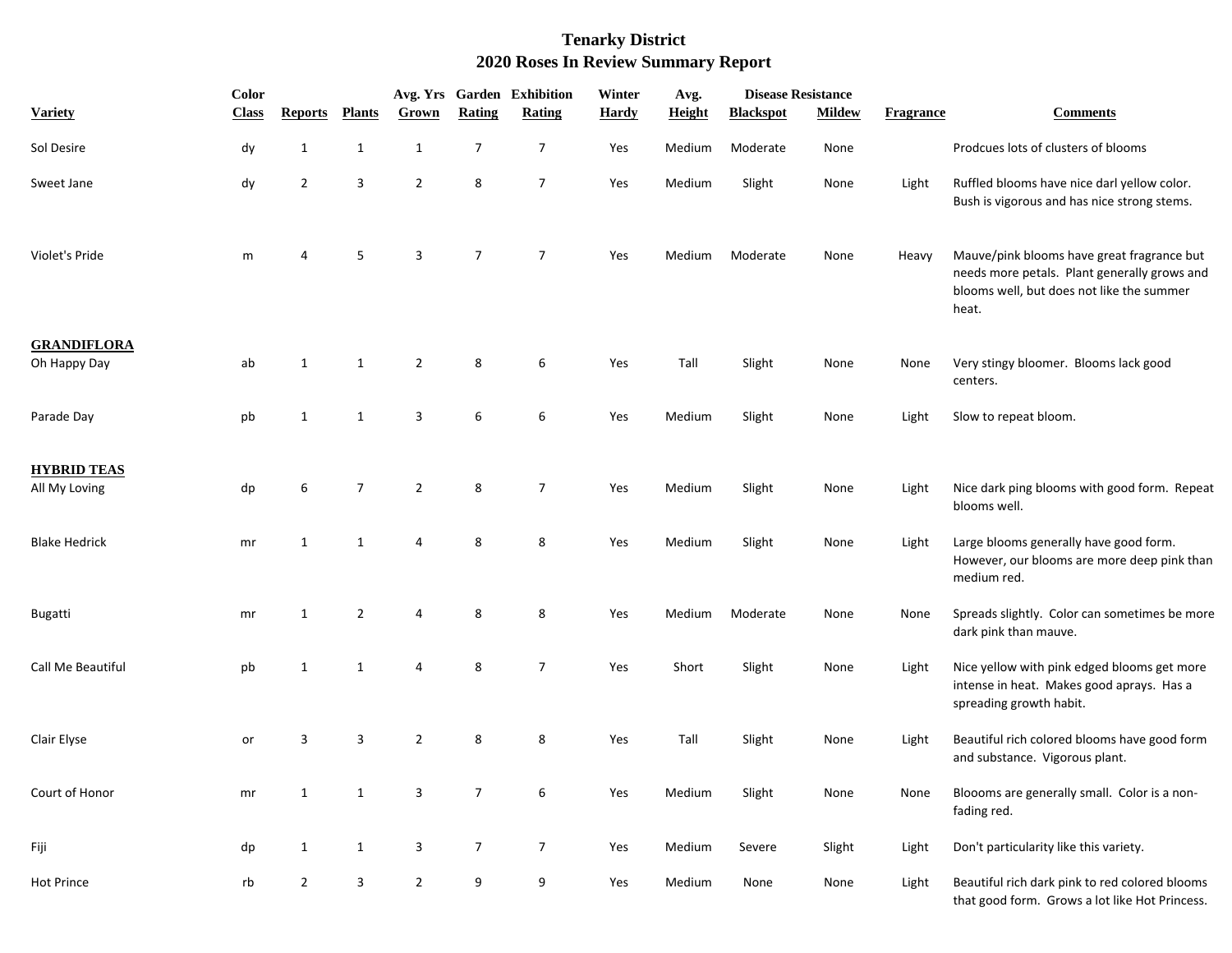|                     | Color        |                |                |                |                | Avg. Yrs Garden Exhibition | Winter       | Avg.          | <b>Disease Resistance</b> |               |                  |                                                                                                                                                    |  |
|---------------------|--------------|----------------|----------------|----------------|----------------|----------------------------|--------------|---------------|---------------------------|---------------|------------------|----------------------------------------------------------------------------------------------------------------------------------------------------|--|
| <b>Variety</b>      | <b>Class</b> | <b>Reports</b> | <b>Plants</b>  | Grown          | Rating         | Rating                     | <b>Hardy</b> | <b>Height</b> | <b>Blackspot</b>          | <b>Mildew</b> | <b>Fragrance</b> | <b>Comments</b>                                                                                                                                    |  |
| King Kong           | ab           | $\overline{2}$ | 5              | $\overline{4}$ | $\overline{7}$ | 9                          | Yes          | Medium        | Slight                    | None          | None             | Excellent form and substance. Color can be<br>apricot, pale pink, or nearly white depending<br>on the weather conditions.                          |  |
| Kristen Singer      | Ip           | $\overline{2}$ | 2              | 4              | 8              | $\overline{7}$             | Yes          | Medium        | Slight                    | None          | Light            | In cool weather, the blooms are large and have<br>decent form but are small the rest of the time.<br>Thrips love the blooms.                       |  |
| Love at First Sight | rb           | 1              | 1              | $\overline{2}$ | $\overline{7}$ | $\overline{7}$             | Yes          | Short         | None                      | None          | Light            | Blooms have nice color but bush is not very<br>vigorous.                                                                                           |  |
| Loving Mom          | ab           | 1              | $\mathbf{1}$   | 4              | 6              | $\overline{7}$             | Yes          | Short         | Moderate                  | None          | None             | Blooms are large and have good form and<br>color. However, plant does not grow well and<br>is a sparce bloomer.                                    |  |
| Miss Shelby         | pb           | $\overline{2}$ | 3              | 3              | 8              | $\overline{7}$             | Yes          | Medium        | Slight                    | None          | Light            | Rich pionk and white blooms have decent form<br>and lots of substance. Wish plant had a little<br>more vigor and longer stems.                     |  |
| Moonlight Romantica | my           | 1              | 1              | $\overline{2}$ | 10             |                            | Yes          | Short         | None                      | None          | Light            |                                                                                                                                                    |  |
| Peach Swirl         | ab           | 1              | $\mathbf{1}$   | $\overline{2}$ | 6              | 6                          | Yes          | Medium        | Slight                    | None          | Light            | Bush does not like our summer heat. Will be<br>discarding.                                                                                         |  |
| Pilgrim Maid        | w            | $\overline{2}$ | $\overline{2}$ | 3              | 8              | 8                          | Yes          | Tall          | Slight                    | None          | None             | Blooms are a beautiful white with a mauve-<br>pink blush. Bloom form can be good but are<br>generally too flat. Thrips love the blooms.            |  |
| Pinkerbelle         | w            | 2              | $\overline{2}$ | 3              | $\overline{7}$ | 6                          | Yes          | Medium        | Moderate                  | None          | Light            | Bloomos have a nice color combination but<br>they are small and tend to spot. Plant does not<br>like summer heat and generally lacks vigor.        |  |
| Ring of Fire        | ob           | 18             | 43             | $\overline{2}$ | 8              | 9                          | Yes          | Med/Tall      | Slight                    | None          | Light            | Rich deep orange/red blooms have great form<br>and substance. Vigorous plant has nice long<br>stems. One of the best roses on the market<br>today! |  |
| Shirley's Bouquet   | w            | 4              | 4              | $\overline{2}$ | $\overline{7}$ | $\overline{7}$             | Yes          | Short         | Slight                    | None          | Light            | White blooms generally have good form and<br>substance, but are too small.                                                                         |  |
| Stiletto            | dp           | $\mathbf{1}$   | 1              | $\overline{2}$ | $\overline{7}$ | 6                          | Borderline   | Short         | Slight                    | None          | Light            | Blooms have nice rich deep pink color, but<br>plant lacks vigor.                                                                                   |  |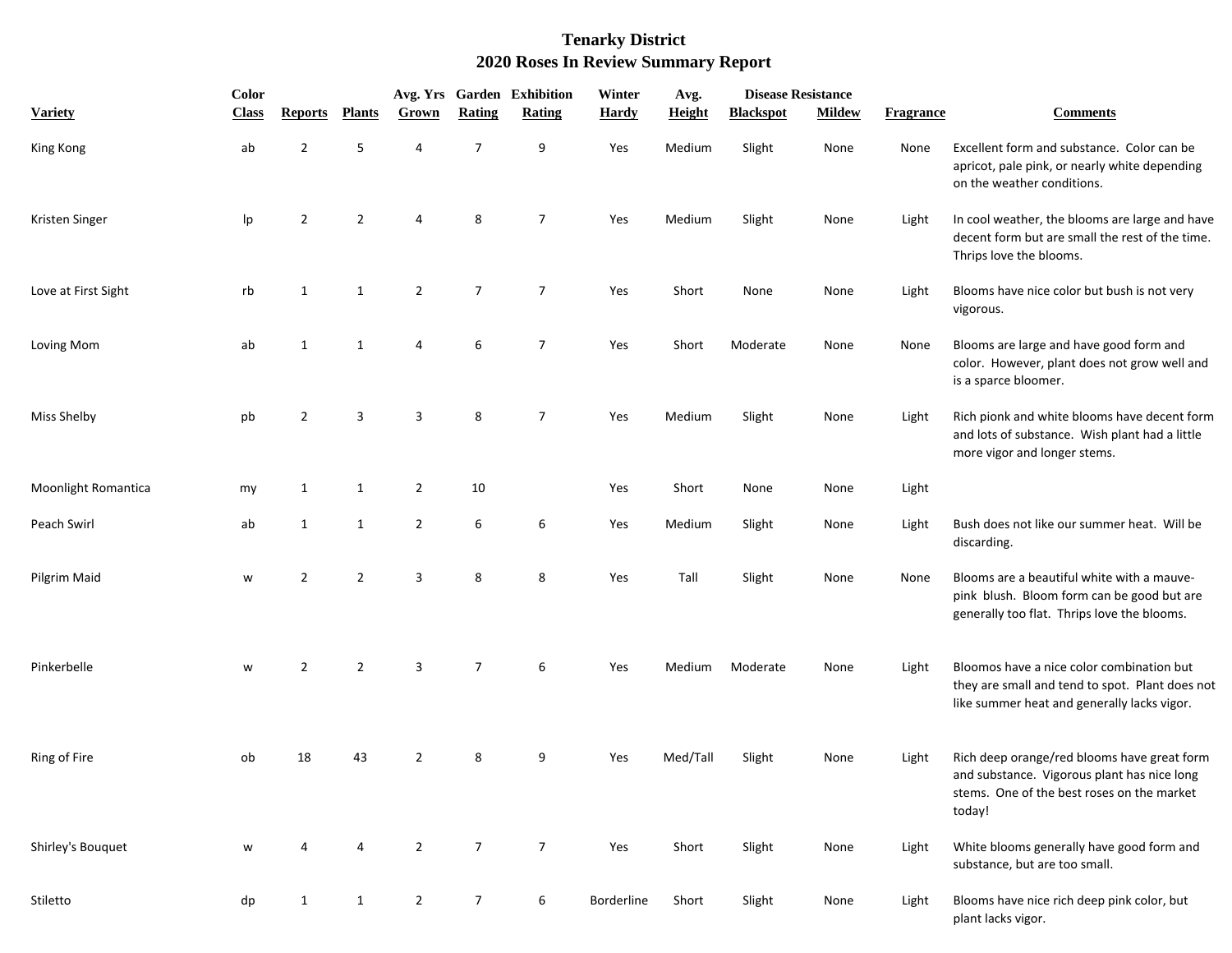|                                                               | Color        |                |                |                |                  | Avg. Yrs Garden Exhibition | Winter            | Avg.   | <b>Disease Resistance</b> |               |                  |                                                                                                                                                                 |
|---------------------------------------------------------------|--------------|----------------|----------------|----------------|------------------|----------------------------|-------------------|--------|---------------------------|---------------|------------------|-----------------------------------------------------------------------------------------------------------------------------------------------------------------|
| <b>Variety</b>                                                | <b>Class</b> | <b>Reports</b> | <b>Plants</b>  | Grown          | Rating           | <b>Rating</b>              | <b>Hardy</b>      | Height | <b>Blackspot</b>          | <b>Mildew</b> | <b>Fragrance</b> | <b>Comments</b>                                                                                                                                                 |
| <b>Stone Wall Manor</b>                                       | ob           | $\mathbf{1}$   | $\mathbf{1}$   | 3              | $\boldsymbol{6}$ | $\boldsymbol{7}$           | Yes               | Short  | None                      | None          | None             | Short variety. Bloom color can be mottled.                                                                                                                      |
| Sweet Mademmoiselle                                           | pb           | $\mathbf{1}$   | 1              | 3              | 8                | $\overline{7}$             | Yes               | Medium | None                      | None          | Heavy            | vigorous bush produces lots of blooms with<br>great fragrance. Blooms have lots of petals<br>and OGR form. Seems to have good<br>resistance.                    |
| <b>SHRUBS</b><br>Crazy Love                                   | ob           | $\overline{2}$ | 4              | $\overline{2}$ | 9                | 8                          | Yes               | Medium | None                      | None          | Light            | Vigorous variety grows and blooms well. Rich<br>orange and red blend blooms really stand out.<br>Good disease resistance.                                       |
| Easy on the Eyes                                              | m            | 4              | 12             | $\overline{2}$ | 9                | 8                          | Yes               | Medium | Slight                    | None          | Light            | Lavender with purple center colored blooms<br>are eye catching. Hardy plant.                                                                                    |
| <b>Harlow Carr</b>                                            | mp           | $\mathbf{1}$   | 1              | 4              | 8                | $\overline{7}$             | Yes               | Tall   | Moderate                  | None          | Heavy            | Dependable rose with lovely blooms.                                                                                                                             |
| In Your Eyes                                                  | yb           | $\mathbf{1}$   | $\mathbf{1}$   | $\mathbf{1}$   | 8                | $\overline{7}$             | Don't Know        | Short  | None                      | None          | Light            | First year grade 1 1/2 plant has been slow to<br>grow. Blooms have very attractive color<br>combination. Will be a nice variety if it grows<br>better with age. |
| Mauvelous                                                     | m            | $\mathbf{1}$   | $\overline{2}$ | $\overline{2}$ | $\overline{7}$   | $\overline{7}$             | <b>Borderline</b> | Medium | Slight                    | None          | Light            | Blooms do not last long on the bush.                                                                                                                            |
| <b>Roald Dahl</b>                                             | ab           | $\overline{2}$ | 4              | $\overline{2}$ | 9                |                            | Yes               | Medium | Slight                    | None          | Light            | Vigorous bush has beautiful blooms but canes<br>are not as strong as they should be.                                                                            |
| Tam O'Shanter                                                 | rb           | $\mathbf{1}$   | 1              | 4              | 7                | 6                          | Yes               | Medium | Moderate                  | None          | Light            | Not a good performer, but when it blooms<br>they are beautiful.                                                                                                 |
| The Ancient Mariner                                           | mp           | $\mathbf{1}$   | $\overline{2}$ | $\overline{2}$ | 9                | 8                          | Yes               |        | Slight                    | None          | Moderate         | Blooms have nice soft color and great<br>fragrance. Blooms hold form                                                                                            |
| <b>Top Gun</b>                                                | mr           | 3              | 29             | $\overline{2}$ | 9                | 6                          | Yes               | Medium | Slight                    | None          | None             | Good grower and produces nice richly colored<br>flowers. Will bloom a lot if you keep it<br>deadheaded. Good resistance to blackspot.                           |
| <b>OLD GARDEN ROSES</b><br>"Peggy Martin"<br>The Katrina Rose | mp           | 3              | 5              | $\overline{2}$ | 8                | $\overline{7}$             | Yes               | Tall   | None                      | None          | Light            | Prolific plant has is alrge and covers a lot of<br>space. Some report they don't havde to spray<br>it for disease.                                              |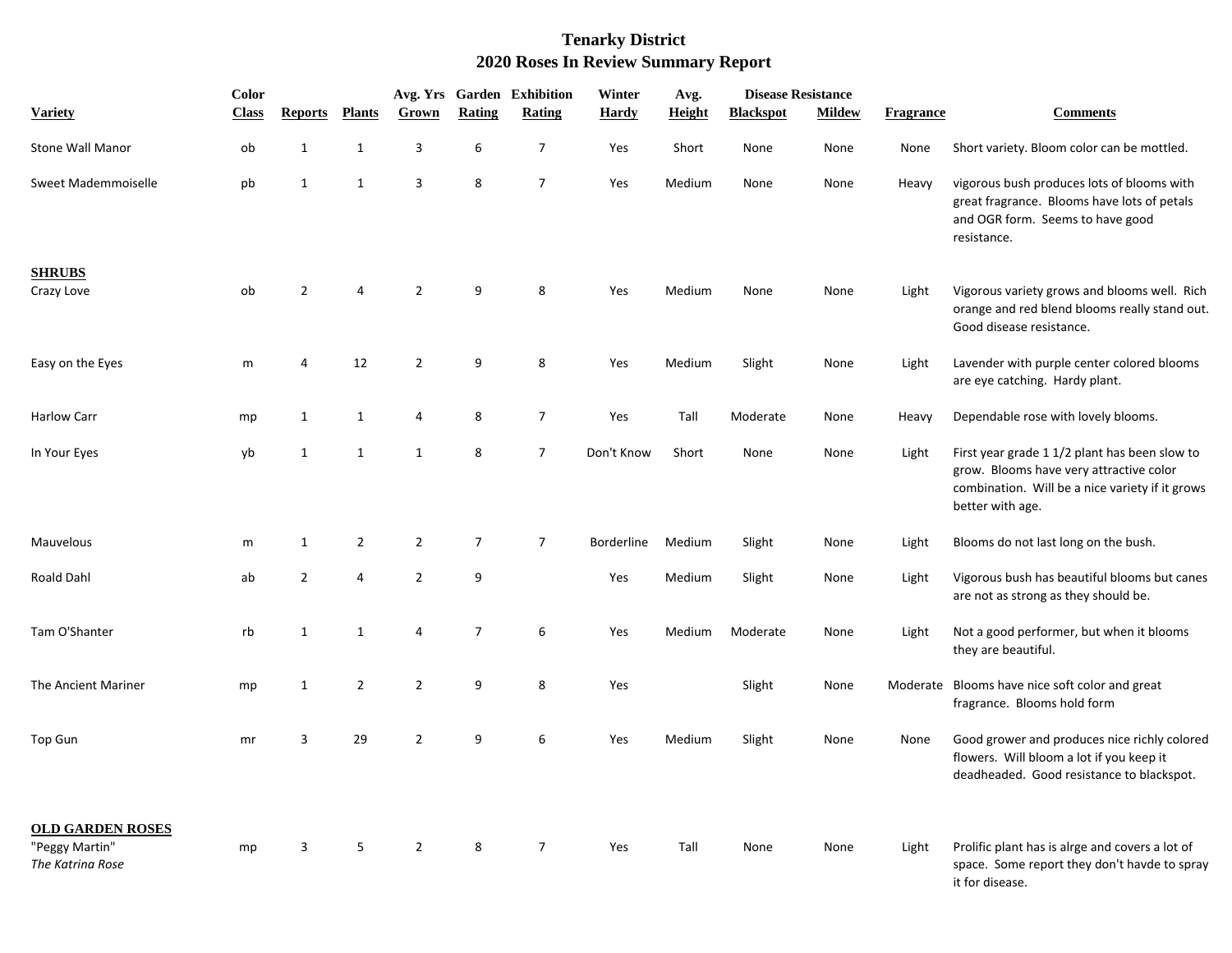|                                              | <b>Color</b> |                |                |                |                | Avg. Yrs Garden Exhibition | Winter       | Avg.          |                  | <b>Disease Resistance</b> |                  |                                                                             |
|----------------------------------------------|--------------|----------------|----------------|----------------|----------------|----------------------------|--------------|---------------|------------------|---------------------------|------------------|-----------------------------------------------------------------------------|
| <b>Variety</b>                               | <b>Class</b> | <b>Reports</b> | <b>Plants</b>  | Grown          | Rating         | Rating                     | <b>Hardy</b> | <b>Height</b> | <b>Blackspot</b> | <b>Mildew</b>             | <b>Fragrance</b> | <b>Comments</b>                                                             |
| <b>CLIMBERS</b><br>Lady in Red               | dr           | $\overline{2}$ | $\overline{2}$ | $\overline{2}$ | 8              | 8                          | Yes          | Tall          | Slight           | None                      | Light            | Nice red flowers on hardy plant with strong<br>canes.                       |
| <b>CLIMBING MINIATURES</b><br>Cupid's Kisses | mp           | $\mathbf{1}$   | $\mathbf{1}$   | $\mathbf{1}$   | 10             | 9                          | Don't Know   | Tall          | None             | None                      | Light            | Blooms a lot and grows well.                                                |
| <b>MINIATURES</b><br><b>Bob Martin</b>       | dy           | 3              | 3              | $\overline{2}$ | $\overline{7}$ | 9                          | Yes          | Short         | None             | None                      | None             | Nice yellow colored blooms with good form.<br>Makes lots of sprays.         |
| <b>Eternal Hope</b>                          | dy           | $\overline{2}$ | $\overline{2}$ | $\overline{2}$ | $\overline{7}$ | 8                          | Yes          | Medium        | Slight           | None                      | None             |                                                                             |
| <b>Freckle Face</b>                          | pb           | $\mathbf{1}$   | $\mathbf{1}$   | $\overline{a}$ | $\overline{7}$ | $\overline{7}$             | Yes          | Short         | Moderate         | None                      | Light            |                                                                             |
| Fr Gervase                                   | rb           | $\mathbf{1}$   | $\mathbf{1}$   | 3              | $\overline{7}$ | 6                          | Yes          | Short         | Slight           | None                      | None             | Slow to grow but doing a little better in its<br>third year.                |
| Life's Little Pleasures                      | m            | 1              | $\mathbf{1}$   | $\mathbf{1}$   | 8              | 10                         | Yes          | Short         | Severe           | None                      | Light            | Beautifully shaped flower, but the colro fades<br>quickly.                  |
| <b>Meddlin Mary</b>                          | mr           | 1              | 1              | 4              | 10             | 9                          | Yes          | Medium        | Slight           | None                      | None             | Prolic bloomer of red blooms so dark they are<br>almost black on the egdes. |
| Millstone                                    | rb           | 1              | $\mathbf{1}$   | 3              | 8              | $\overline{7}$             | Yes          | Medium        | None             | None                      | None             | Bloom color and form are good, but plant is a<br>slow grower.               |
| Swirly Pop                                   | yb           | 3              | 3              | $\mathbf{1}$   | $\overline{7}$ | 9                          | Yes          | Short         | Slight           | None                      | None             | Interesting and eye-catching color combination<br>blooms have good form.    |
| <b>MINI-FLORAS</b><br>Aristides              | ab           | $\mathbf{1}$   | $\mathbf{1}$   | $\overline{2}$ | $\overline{7}$ | $\overline{7}$             | Yes          | Medium        | None             | None                      | None             | Pretty bloom                                                                |
| Little Queen                                 | pb           | 1              | $\mathbf{1}$   | 3              | 8              | 10                         | Yes          | Tall          | Moderate         | None                      | None             | Excellent bloom form. Needs sun to bring out<br>the pink edge.              |
| Nancy Mae                                    | pb           | $\mathbf{1}$   | $\mathbf{1}$   | 3              | 8              | 8                          | Yes          | Medium        | None             | None                      | None             | Good form and prolific bloomer.                                             |
| Old Tappan                                   | op           | $\mathbf{1}$   | $\mathbf{1}$   | $\overline{2}$ | $\overline{7}$ | 8                          | Don't Know   | Medium        | Moderate         | None                      | None             | Plant sprawls. Blooms have good form.                                       |
| Pat Shanley                                  | pb           | $\overline{2}$ | $\overline{2}$ | $\overline{2}$ | $\overline{7}$ | 8                          | Yes          | Medium        | Moderate         | None                      | Light            | Blooms have good form and color.                                            |
| Samantha Tai                                 | pb           | $\mathbf{1}$   | 3              | 3              | 8              | 9                          | Yes          | Tall          | Slight           | None                      | None             | Good bloomer.                                                               |